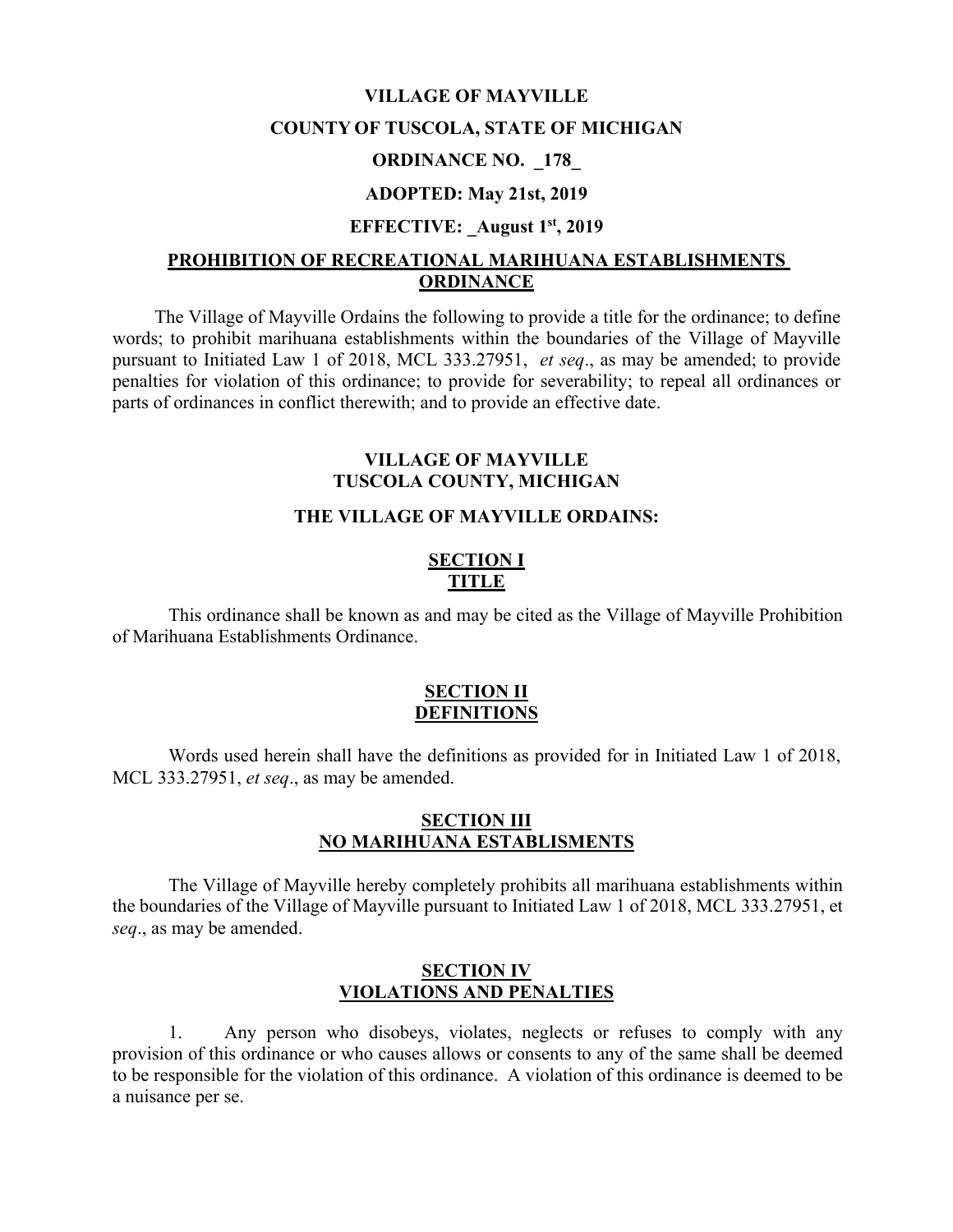2. A violation of this ordinance is a municipal civil infraction, for which the fines shall be not more than \$500, in the discretion of the Court. The foregoing sanctions shall be in addition to the rights of the Village of Mayville to proceed at law or equity with other appropriate and proper remedies. Additionally, the violator shall pay the Village of Mayville's costs which may include all expenses, direct and indirect which the Village of Mayville incurs in connection with the municipal civil infraction, including but not limited to the attorney fee incurred by the Village of Mayville in connection with the municipal civil infraction.

3. Each day during which any violation of this Ordinance continues shall be deemed a separate offense.

4. In addition, the Village of Mayville may seek injunctive relief against a person or persons alleged to be in violation of this Ordinance, and such other relief as may be provided by law.

5. This Ordinance shall be administered and enforced by the Ordinance Enforcement Officer of the Village of Mayville or by such other person(s) as designated by the Village Council from time to time.

# **SECTION V SEVERABLITY**

The provisions of this ordinance are hereby declared to be severable. If any clause, sentence, word, section or provision is hereafter declared void or unenforceable for any reason by a court of competent jurisdiction, it shall not affect the remainder of such ordinance which shall continue in full force and effect.

# **SECTION VI REPEAL**

All ordinance or parts of ordinances in conflict herewith are hereby repealed.

## **SECTION VII EFFECTIVE DATE**

This Ordinance shall take effect on the date of its publication, which shall occur on August 1st, 2019.

## **SECTION VIII PUBLICATION**

The Village Clerk shall certify to the adoption of this Ordinance and cause the same to be published as required by law.

# *\*\*\* Balance of this page intentionally left blank\*\*\**